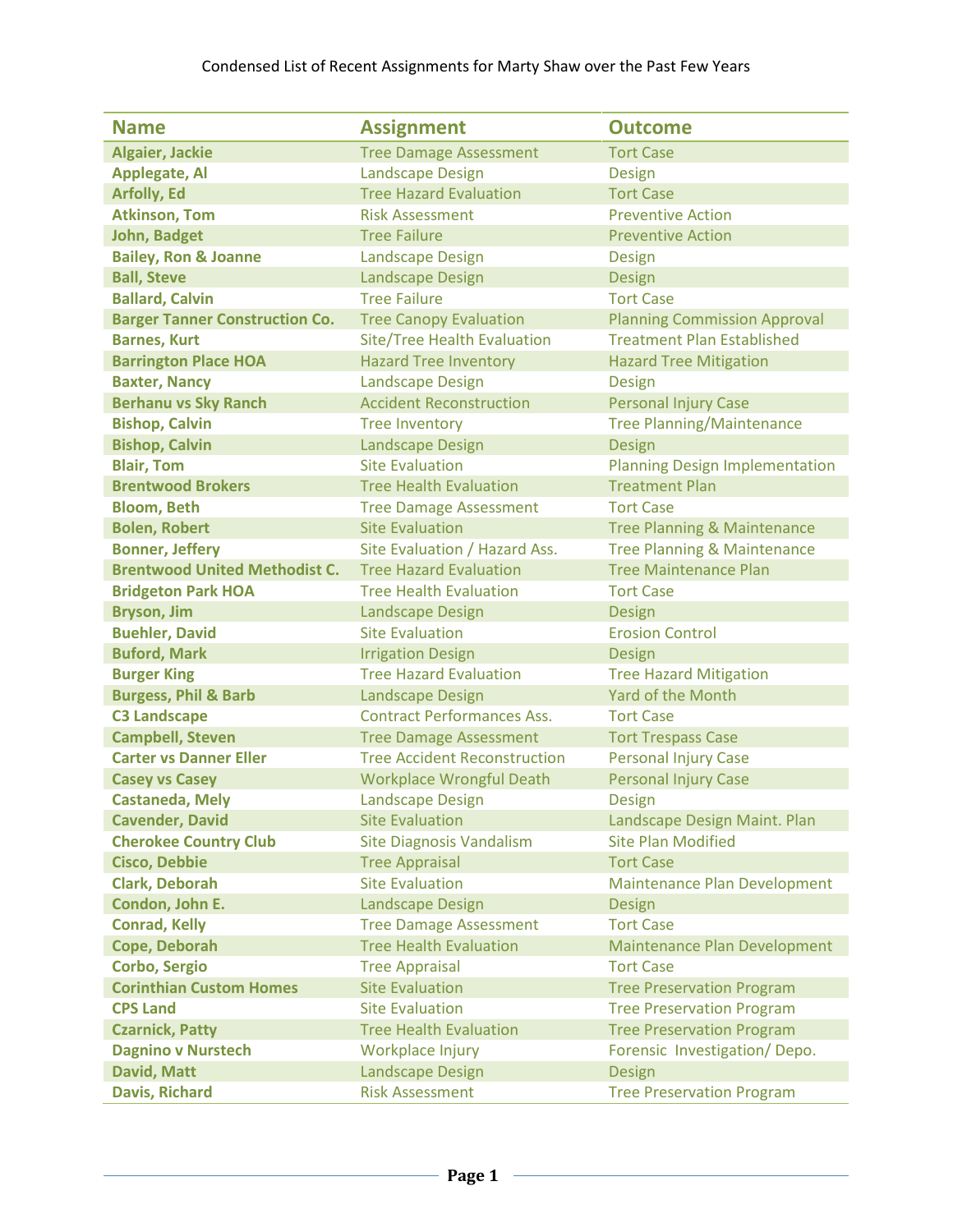| Day, Shela                              | <b>Tree Assessment</b>                              | <b>Tree Preservation Program</b>     |
|-----------------------------------------|-----------------------------------------------------|--------------------------------------|
| Duhon vs. Nelson Tree Svc.              | <b>Tree Hazard Assessment</b>                       | <b>Personal Injury Case</b>          |
| <b>Driver, Carol</b>                    | <b>Tree Appraisal</b>                               | <b>Tort Case</b>                     |
| <b>Emory, Bob &amp; Ellen</b>           | <b>Tree Hazard Assessment</b>                       | <b>Tree Removal Recommendation</b>   |
| <b>Emory &amp; Henry University</b>     | <b>Tree Hazard Inventory</b>                        | <b>Tree Hazard Mitigation Plan</b>   |
| <b>Erickson, Allison</b>                | <b>Site Plant Health Evaluation</b>                 | Plant Health Care Plan Develop.      |
| <b>ERMC</b>                             | <b>Tree Health Evaluation</b>                       | Site Maintenance Plan Develop.       |
| <b>Executive Residence- State of</b>    | <b>Site Hazard Evaluation</b>                       | <b>Tree Hazard Mitigation</b>        |
| <b>Tennessee (Governors Mansion)</b>    | <b>Site Health Evaluation</b>                       | Site Maintenance Plan Develop.       |
| <b>Ezel Harding School</b>              | <b>Site Evaluation</b>                              | <b>Site Planning and Development</b> |
| <b>Fleming, Karen</b>                   | <b>Site Evaluation</b>                              | Site Maintenance Plan Develop.       |
| <b>Folds, Ben</b>                       | <b>Tree Hazard Inventory</b>                        | <b>Tree Hazard Mitigation</b>        |
| <b>Four Seasons Landscaping</b>         | <b>Tree Health Evaluation</b>                       | <b>Tree Preservation Program</b>     |
| <b>Franklin Special School District</b> | <b>Tree Hazard Inventory</b>                        | <b>Tree Preservation Program</b>     |
| <b>Fulk Properties</b>                  | <b>Tree Hazard Inventory</b>                        | <b>Tree Hazard Mitigation</b>        |
| <b>Fulk Properties</b>                  | <b>Tree Health Evaluation</b>                       | <b>Tree Preservation Program</b>     |
| <b>Golden Rule Tree Service</b>         | <b>Plant Health Care Training</b>                   | <b>Training</b>                      |
|                                         | <b>Tree Hazard Inventory</b>                        | <b>Tree Hazard Mitigation</b>        |
| <b>Green Lawn Memory Gardens</b>        | <b>Tree Health Evaluation</b>                       |                                      |
| <b>Green Lawn Memory Gardens</b>        | <b>Site Evaluation</b>                              | <b>Tree Preservation Program</b>     |
| <b>Greene, Joe</b>                      |                                                     | <b>Tree Preservation Program</b>     |
| <b>Hammers, Steven</b>                  | <b>Site Evaluation</b>                              | <b>Tree Preservation Program</b>     |
| <b>Harding, Steve</b>                   | <b>Tree Damage Assessment</b>                       | <b>Tort Case</b>                     |
| <b>Harper, Herb</b>                     | <b>Tree Damage Assessment</b>                       | <b>Tort Case</b>                     |
| Harrenbrook, Brenden                    | <b>Landscape Design</b>                             | <b>Design</b>                        |
| <b>Haynes, Candice</b>                  | <b>Site Evaluation</b>                              | Site Maintenance Plan                |
| <b>Helf, Yvonna &amp; Art</b>           | <b>Site Evaluation</b>                              | <b>Site Maintenance Plan</b>         |
| <b>Henson, Bart</b>                     | <b>Landscape Design</b>                             | Design                               |
| <b>Hermitage Golf Course</b>            | <b>Tree Hazard Analysis</b>                         | Personal Injury Case (Fatality)      |
| <b>Hermitage Golf Course</b>            | <b>Tree Hazard Inventory</b>                        | <b>Site Maintenance Plan</b>         |
| <b>Hermitage Golf Course</b>            | <b>Tree Safety Policy Development</b><br>/ Training | <b>Training</b>                      |
| <b>Higbe, Wayne</b>                     | <b>Site Evaluation</b>                              | Site Maintenance Plan                |
| Hirsh, Todd & Linda                     | <b>Landscape Design</b>                             | <b>Design</b>                        |
| <b>Holbrook, Gary &amp; Barb</b>        | <b>Landscape Design</b>                             | <b>Design</b>                        |
| <b>Holloway, Chris</b>                  | <b>Landscape Design</b>                             | Design                               |
| <b>Holt, Michael</b>                    | <b>Tree Health Assessment</b>                       | <b>Tree Preservation Plan</b>        |
| <b>Home Service Plus</b>                | <b>Construction Site Tree</b>                       | <b>Tree Preservation Plan</b>        |
|                                         | Preservation                                        |                                      |
| <b>Hounds Run HOA</b>                   | <b>Tree Damage Appraisal</b>                        | <b>Tort Case</b>                     |
| Ilten, Ann                              | <b>Landscape Design</b>                             | Design                               |
| Ilten, Ann                              | <b>Site Evaluation</b>                              | Landscape Maintenance Plan           |
| Ingle, Rusty                            | <b>Landscape Design</b>                             | <b>Design</b>                        |
| Jackson, Melissa                        | <b>Tree Health Evaluation</b>                       | <b>Tree Preservation Plan</b>        |
| <b>Jantz, Thomas</b>                    | <b>Tree Health Evaluations</b>                      | <b>Tree Preservation Plan</b>        |
| <b>Jim Warren Park</b>                  | <b>Site Inspection</b>                              | <b>Inspection Passed</b>             |
| Johnson, Jimmy                          | <b>Landscape Design</b>                             | <b>Design</b>                        |
| Jolley, Wayne                           | <b>Conflict Resolution</b>                          | <b>Conflict Resolved</b>             |
| <b>Jung, Richard</b>                    | <b>Venture Capital Investment</b>                   | <b>Venture Review</b>                |
|                                         |                                                     |                                      |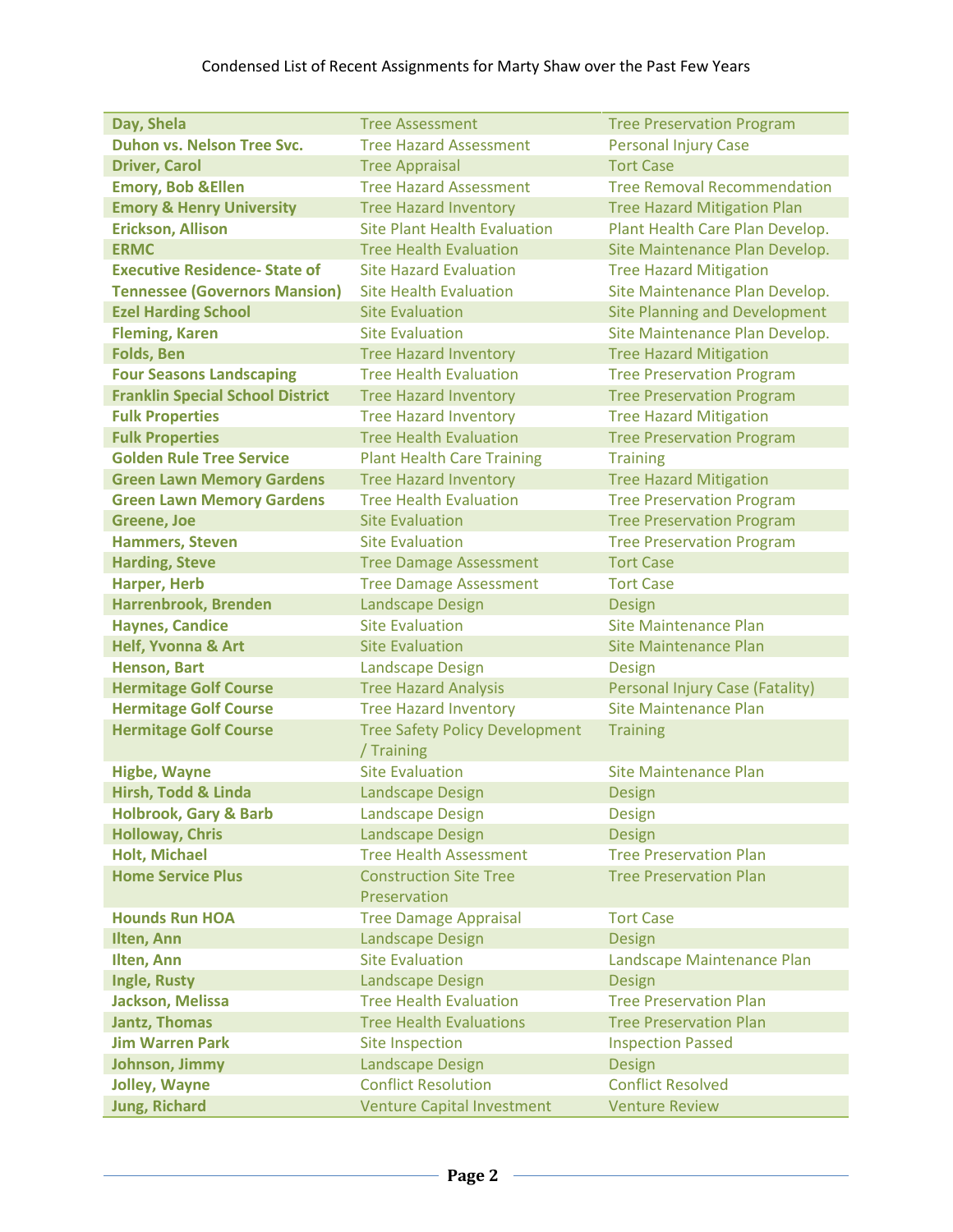## Condensed List of Recent Assignments for Marty Shaw over the Past Few Years

|                                     | <b>Expert Review</b>                          |                                    |
|-------------------------------------|-----------------------------------------------|------------------------------------|
| <b>Kingwood Homeowners Assn.</b>    | <b>Landscape Design</b>                       | <b>Design</b>                      |
| <b>Krastouk, Ann</b>                | <b>Tree Hazard Evaluation</b>                 | <b>Tree Hazard Mitigation</b>      |
| <b>Krastouk, Ann</b>                | <b>Tree Health Evaluation</b>                 | <b>Tree Preservation Plan</b>      |
| <b>Kuharsky, Paul &amp; Teresa</b>  | <b>Tree Hazard Inventory</b>                  | <b>Tree Hazard Mitigation Plan</b> |
| <b>Kuharsky, Paul &amp; Teresa</b>  | <b>Site Evaluation</b>                        | <b>Site Plan</b>                   |
| Kuharsky, Paul & Teresa             | <b>Landscape Design</b>                       | <b>Design</b>                      |
| <b>Kurzrock, Doug &amp; Cindy</b>   | <b>Utility Trespass Damage</b>                | <b>Tort Case</b>                   |
| Lapuala, Eino                       | <b>Hazard Assessment</b>                      | <b>Conflict Resolution</b>         |
| <b>Leach, Charles</b>               | <b>Tree Hazard Assessment</b>                 | <b>Tree Hazard Mitigation</b>      |
| <b>Leach, Charles</b>               | <b>Site Evaluation</b>                        | Site Maintenance Plan              |
| Ledbetter, Joseph                   | <b>Tree Hazard Evaluation</b>                 | <b>Tree Hazard Mitigation</b>      |
| Ledbetter, Joseph                   | <b>Site Evaluation</b>                        | Site Maintenance Plan              |
| <b>Ledford, Nancy</b>               | <b>Tree Health Evaluation</b>                 | <b>Tree Preservation Plan</b>      |
| <b>Ledford, Nancy</b>               | Landscape Design                              | <b>Design</b>                      |
| <b>Lexus of Nashville</b>           | <b>Tree Health Assessment</b>                 | <b>Bond Certification</b>          |
| <b>Lexus of Nashville</b>           | <b>Tree Hazard Evaluation</b>                 | <b>Tree Preservation Plan</b>      |
| <b>Linde, Tad</b>                   | <b>Landscape Design</b>                       | <b>Design</b>                      |
| Linkowski, Robert                   | <b>Landscape Design</b>                       | <b>Design</b>                      |
| <b>Lundberg, Fran</b>               | <b>Site Evaluation</b>                        | <b>Site Maintenance Plan</b>       |
| Lundberg, Fran                      | <b>Landscape Design</b>                       | <b>Design</b>                      |
| <b>Mackey, Mike</b>                 | <b>Tree Health Evaluation</b>                 | <b>Tree Preservation Plan</b>      |
| <b>Mackey, Mike</b>                 | <b>Site Evaluation</b>                        | Site Maintenance Plan              |
| <b>Mackey, Mike</b>                 | <b>Landscape Design</b>                       | <b>Design</b>                      |
| <b>Magers, Misty</b>                | <b>Site Evaluation</b>                        | <b>Site Maintenance Plan</b>       |
| <b>Magers, Misty</b>                | <b>Landscape Design</b>                       | <b>Design</b>                      |
| <b>Mahar, Nancy</b>                 | <b>Site Plant Selection</b>                   | <b>Design</b>                      |
| <b>McKormic, Kelly</b>              | <b>Trespass Damage Appraisal</b>              | <b>Tort Case</b>                   |
| <b>McGee, Pilar</b>                 | <b>Construction Site Tree</b><br>Preservation | <b>Tree Preservation Plan</b>      |
| <b>McKissack, Mark &amp; Melody</b> | <b>Tree Damage Appraisal</b>                  | <b>Tort Case</b>                   |
| Miller, John                        | <b>Landscape Design</b>                       | Design                             |
| <b>Monks, Charlie</b>               | <b>Landscape Design</b>                       | <b>Design</b>                      |
| <b>Moore, Michael</b>               | <b>Tree Hazard Evaluation</b>                 | <b>Tree Hazard Mitigation</b>      |
| <b>Morgan, Matt</b>                 | <b>Construction Site Tree</b><br>Preservation | <b>Tree Preservation Plan</b>      |
| <b>Morrison, Lisa</b>               | <b>Tree Damage Appraisal</b>                  | <b>Tort Case</b>                   |
| Needham, Dan                        | <b>Landscape Design</b>                       | Design                             |
| <b>Needham, Dan</b>                 | <b>Site Evaluation</b>                        | <b>Site Maintenance Plan</b>       |
| Naff, Bonny                         | <b>Tree Canopy Evaluation</b>                 | <b>Tree Preservation Site Plan</b> |
| <b>Nehls, Cheryl</b>                | <b>Site Evaluation</b>                        | <b>Site Maintenance Plan</b>       |
| <b>Nehls, Cheryl</b>                | Damage Appraisal                              | <b>Tort Case</b>                   |
| <b>Nehls, Cheryl</b>                | <b>Tree Health Evaluation</b>                 | <b>Tree Preservation Plan</b>      |
| <b>Nelson, Darrell</b>              | <b>Site Evaluation</b>                        | <b>Site Excavation Plan</b>        |
| <b>Nelson, Darrell</b>              | <b>Retaining Wall Design</b>                  | <b>Design</b>                      |
| <b>Neu, Allison</b>                 | <b>Site Evaluation</b>                        | <b>Site Maintenance Plan</b>       |
| <b>Nicholes, Ann</b>                | <b>Tree Inventory</b>                         | Inventory                          |
| <b>Nicholes, Ann</b>                | <b>Site Evaluation</b>                        | <b>Site Maintenance Plan</b>       |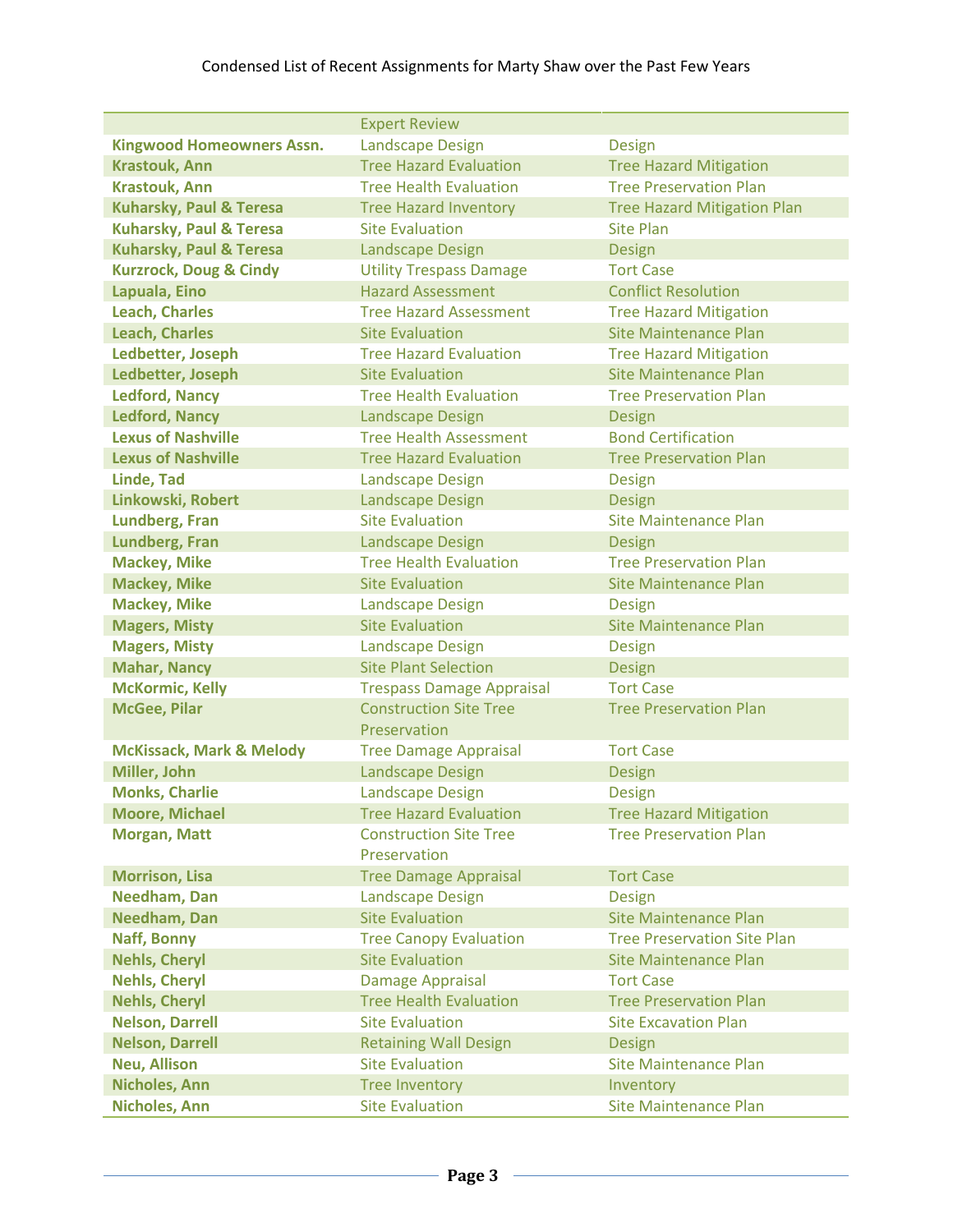## Condensed List of Recent Assignments for Marty Shaw over the Past Few Years

|                                       |                                       | <b>Tort Case</b>                              |
|---------------------------------------|---------------------------------------|-----------------------------------------------|
| <b>Noe, Randy</b>                     | <b>Utility Trespass</b>               |                                               |
| <b>Ogilvie, James</b>                 | <b>Tree Hazard Evaluation</b>         | <b>Tree Hazard Mitigation</b>                 |
| <b>Palser, Carol</b>                  | <b>Tree Inventory</b>                 | Inventory                                     |
| <b>Palser, Carol</b>                  | <b>Site Evaluation</b>                | <b>Site Maintenance Plan</b>                  |
| <b>Pamplin</b>                        | <b>Tree Health Evaluation</b>         | <b>Tree Preservation Plan</b>                 |
| <b>Pancoast, Fred</b>                 | <b>Landscape Design</b>               | <b>Design</b>                                 |
| <b>Peel, Carol</b>                    | <b>Site Evaluation</b>                | <b>Design Recommendation</b>                  |
| <b>Peel, Carol</b>                    | <b>Retaining Wall Design</b>          | <b>Design</b>                                 |
| <b>Presidents Retreat Golf Course</b> | <b>Tree Hazard Inventory</b>          | <b>Site Maintenance Plan</b>                  |
| <b>Presidents Retreat Golf Course</b> | <b>Tree Safety Policy Development</b> | <b>Training</b>                               |
|                                       | / Training                            |                                               |
| <b>Pinkevich, Ben</b>                 | <b>Landscape Design</b>               | <b>Design</b>                                 |
| <b>Powell, Mike</b>                   | <b>Landscape Design</b>               | <b>Design</b>                                 |
| <b>Pride, Terry</b>                   | <b>Site Evaluation</b>                | <b>Excavation Plan</b>                        |
| Quick, Jason & Beth                   | <b>Landscape Design</b>               | <b>Design</b>                                 |
| <b>Quick, Jason &amp; Beth</b>        | <b>Site Evaluation</b>                | <b>Site Maintenance Plan</b>                  |
| <b>Rayburn, Becky</b>                 | <b>Landscape Design</b>               |                                               |
|                                       | <b>Site Evaluation</b>                | <b>Design</b><br><b>Site Maintenance Plan</b> |
| <b>Rayburn, Becky</b>                 |                                       |                                               |
| <b>Reddy, Voncha</b>                  | <b>Landscape Design</b>               | <b>Design</b>                                 |
| <b>Reddy, Voncha</b>                  | <b>Site Evaluation</b>                | <b>Site Maintenance Plan</b>                  |
| <b>Region, Gene</b>                   | <b>Tree Health Evaluation</b>         | <b>Tree Preservation Plan</b>                 |
| <b>Richland Country Club</b>          | <b>Tree Damage Assessment</b>         | <b>Insurance Claim</b>                        |
| <b>Ridges Golf Course</b>             | <b>Landscape Construction</b>         | <b>Tree Preservation Plan</b>                 |
|                                       | Assessment                            |                                               |
| <b>Rodgers, Tom</b>                   | <b>Tree Health Assessment</b>         | <b>Tree Preservation Plan</b>                 |
| <b>Rompf, Richard</b>                 | <b>Landscape Design</b>               | <b>Design</b>                                 |
| <b>Rompf, Richard</b>                 | <b>Site Evaluation</b>                | <b>Site Maintenance Plan</b>                  |
| <b>Sandstrom, Richard &amp; Judy</b>  | <b>Tree Health Assessment</b>         | <b>Tree Preservation Plan</b>                 |
| <b>SBG Group</b>                      | <b>Construction Site Evaluation</b>   | <b>Tree Preservation Plan</b>                 |
| <b>Scanlon, Frank</b>                 | <b>Tree Hazard Inventory</b>          | <b>Tree Mitigation Plan</b>                   |
| <b>Scanlon, Frank</b>                 | <b>Landscape Design</b>               | <b>Design</b>                                 |
| <b>Scanlon, Frank</b>                 | <b>Site Evaluation</b>                | <b>Site Maintenance Plan</b>                  |
| Scoble, John                          | <b>Tree Hazard Inventory</b>          | <b>Tree Mitigation Plan</b>                   |
| Scoble, John                          | <b>Landscape Design</b>               | <b>Design</b>                                 |
| <b>Sherrod, James</b>                 | <b>Landscape Design</b>               | <b>Design</b>                                 |
| <b>Smith, Jeremy</b>                  | <b>Tree Hazard Inventory</b>          | <b>Tree Mitigation Plan</b>                   |
| <b>Smith, Jeremy</b>                  | <b>Landscape Design</b>               | <b>Design</b>                                 |
| <b>Smith, Jeremy</b>                  | <b>Site Evaluation</b>                | <b>Site Maintenance Plan</b>                  |
| <b>Sparks, Jim &amp; Mary</b>         | <b>Landscape Design</b>               | <b>Design</b>                                 |
| <b>State of Tennessee</b>             | <b>Tree Work Contract Specs</b>       | <b>Developed Contract Specs.</b>              |
| <b>Stein, Jimmy &amp; Pam</b>         | <b>Tree Hazard Inventory</b>          | <b>Tree Mitigation Plan</b>                   |
| Stein, Jimmy & Pam                    | <b>Landscape Design</b>               | <b>Design</b>                                 |
|                                       | <b>Site Evaluation</b>                | <b>Site Maintenance Plan</b>                  |
| <b>Stein, Jimmy &amp; Pam</b>         |                                       |                                               |
| <b>Strange, Sharon</b>                | <b>Landscape Design</b>               | Design                                        |
| <b>Strange, Sharon</b>                | <b>Site Evaluation</b>                | <b>Site Maintenance Plan</b>                  |
| <b>Summit Oaks HOA</b>                | <b>Tree Hazard Inventory</b>          | <b>Tree Mitigation Plan</b>                   |
| <b>Tishler, Sandy</b>                 | <b>Site Evaluation</b>                | <b>Site Maintenance Plan</b>                  |
| <b>Tishler, Sandy</b>                 | <b>Landscape Design</b>               | <b>Design</b>                                 |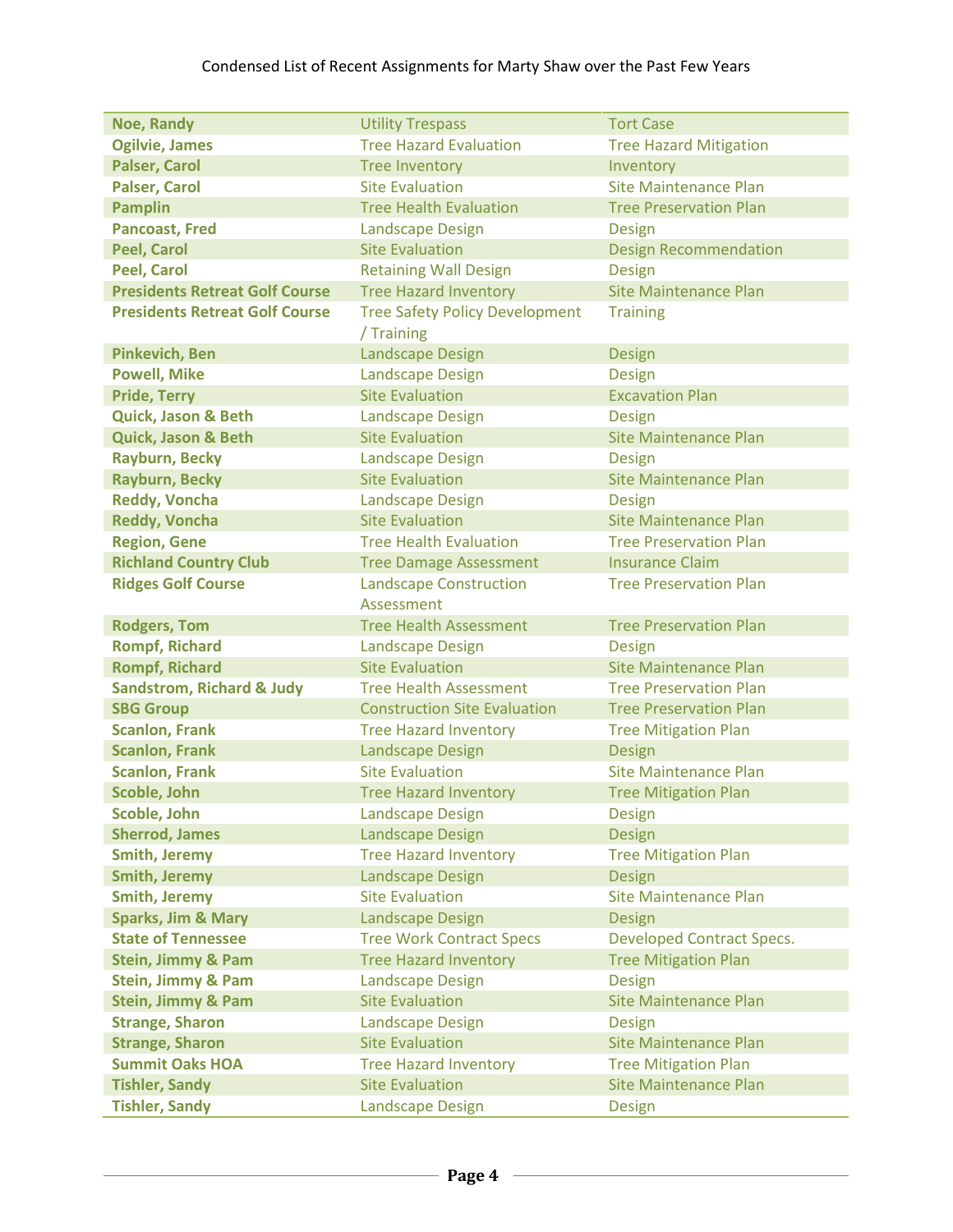| <b>Touchton, Frank</b>                | <b>Landscape Design</b>       | Design                        |
|---------------------------------------|-------------------------------|-------------------------------|
| <b>Tressel, Tye</b>                   | <b>Landscape Design</b>       | <b>Design</b>                 |
| <b>Turner, Chris</b>                  | <b>Landscape Design</b>       | Design                        |
| <b>Turner, Chris</b>                  | <b>Site Evaluation</b>        | Site Maintenance              |
| <b>TVA</b>                            | <b>Site Evaluation</b>        | <b>Site Maintenance Plan</b>  |
| <b>US Army Corp of Engineers</b>      | Site Inventory                | <b>Tort Case</b>              |
| <b>US Army Corp of Engineers</b>      | <b>Site Tree Appraisal</b>    | <b>Criminal Trespass Case</b> |
| <b>US Army Corp of Engineers</b>      | <b>Site Inventory</b>         | <b>Tort Case</b>              |
| <b>US Army Corp of Engineers</b>      | <b>Site Tree Appraisal</b>    | <b>Criminal Trespass Case</b> |
| <b>US Fish &amp; Wildlife Service</b> | Site Inventory                | <b>Tort Case</b>              |
| <b>US Fish &amp; Wildlife Service</b> | <b>Site Tree Appraisal</b>    | <b>Criminal Trespass Case</b> |
| Velamanchili, Raji                    | <b>Tree Hazard Evaluation</b> | <b>Tort Case</b>              |
| <b>Victory, Sarah &amp; Wayne</b>     | <b>Landscape Design</b>       | Design                        |
| <b>Vulcan Materials</b>               | <b>Tree Hazard Inventory</b>  | <b>Tree Mitigation Plan</b>   |
| <b>Wake Forest University</b>         | <b>Tree Health Evaluation</b> | <b>Tree Maintenance Plan</b>  |
| <b>Walker, Betty</b>                  | <b>Tree Hazard Evaluation</b> | <b>Tree Preservation Plan</b> |
| <b>Wall, Mark</b>                     | <b>Landscape Design</b>       | <b>Landscape Design</b>       |
| Wang, John                            | <b>Landscape Design</b>       | <b>Landscape Design</b>       |
| Wang, John                            | <b>Site Evaluation</b>        | Site Maintenance Plan         |
| <b>Westfield Insurance</b>            | <b>Appraisal Review</b>       | <b>Insurance Settlement</b>   |
| <b>Whaley, Bob &amp; Sandra</b>       | Landscape Design              | <b>Landscape Design</b>       |
| <b>White, Jeanie</b>                  | <b>Landscape Design</b>       | <b>Landscape Design</b>       |
| <b>Wieck, Maria</b>                   | <b>Site Evaluation</b>        | <b>Site Maintenance Plan</b>  |
| <b>Wieck, Maria</b>                   | <b>Landscape Design</b>       | <b>Design</b>                 |
| <b>Wilkinson, Chuck &amp; Marilyn</b> | <b>Landscape Design</b>       | <b>Design</b>                 |
| <b>Williams, Ricky</b>                | <b>Tree Health Evaluation</b> | <b>Tree Preservation Plan</b> |
| <b>Wilkomms, Tracy</b>                | <b>Site Evaluation</b>        | <b>Site Maintenance Plan</b>  |
| Wing, Y. T.                           | <b>Site Evaluation</b>        | <b>Site Maintenance Plan</b>  |
| <b>Wylie, Steve</b>                   | <b>Landscape Design</b>       | <b>Design</b>                 |
| <b>Wylie, Steve</b>                   | <b>Site Evaluation</b>        | <b>Site Maintenance Plan</b>  |
| Yoakum, Ann                           | <b>Tree Inventory</b>         | <b>Tree Maintenance Plan</b>  |